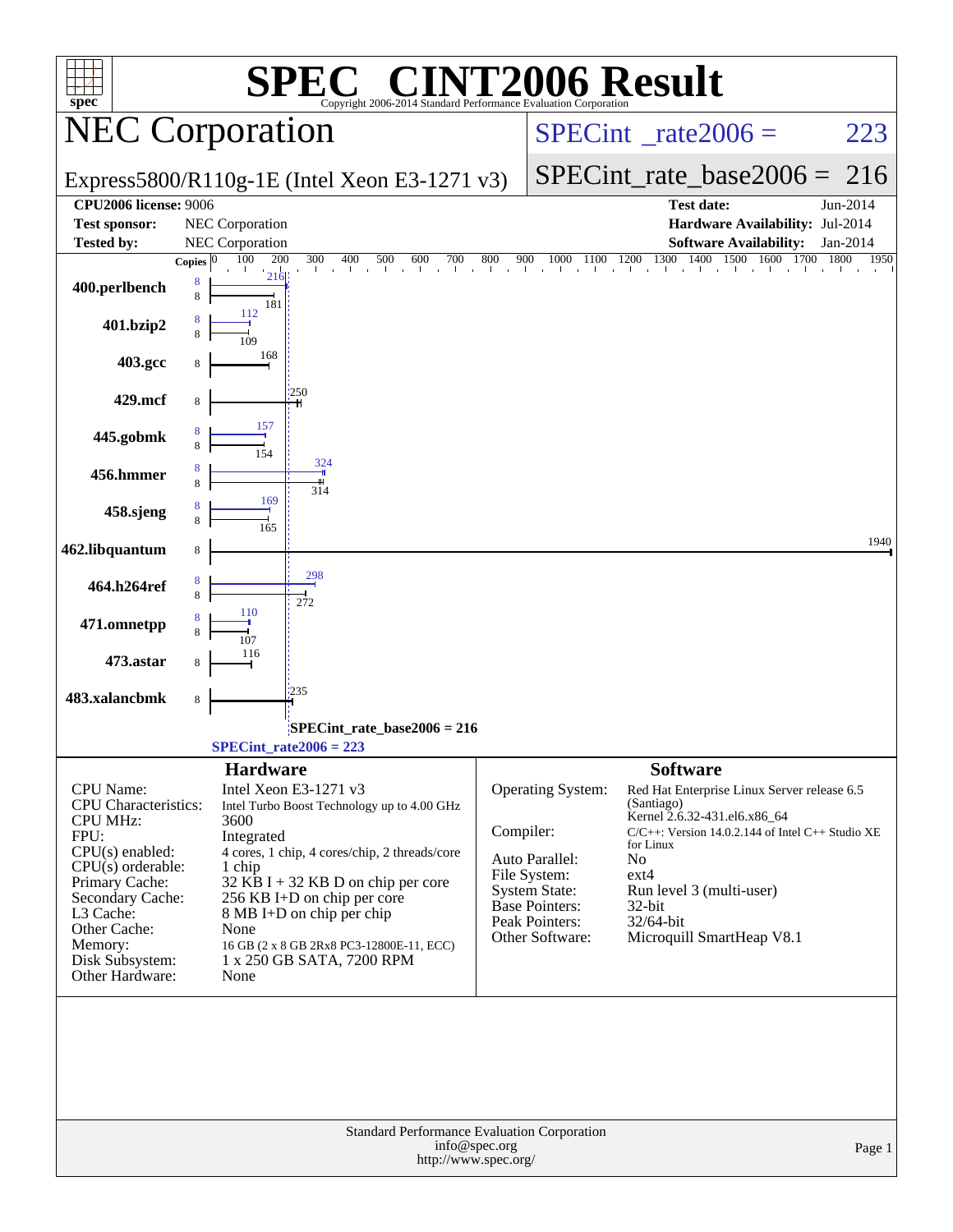

# **[SPEC CINT2006 Result](http://www.spec.org/auto/cpu2006/Docs/result-fields.html#SPECCINT2006Result)**

## NEC Corporation

### SPECint rate $2006 = 223$

Express5800/R110g-1E (Intel Xeon E3-1271 v3)

[SPECint\\_rate\\_base2006 =](http://www.spec.org/auto/cpu2006/Docs/result-fields.html#SPECintratebase2006) 216

#### **[CPU2006 license:](http://www.spec.org/auto/cpu2006/Docs/result-fields.html#CPU2006license)** 9006 **[Test date:](http://www.spec.org/auto/cpu2006/Docs/result-fields.html#Testdate)** Jun-2014

**[Test sponsor:](http://www.spec.org/auto/cpu2006/Docs/result-fields.html#Testsponsor)** NEC Corporation **[Hardware Availability:](http://www.spec.org/auto/cpu2006/Docs/result-fields.html#HardwareAvailability)** Jul-2014 **[Tested by:](http://www.spec.org/auto/cpu2006/Docs/result-fields.html#Testedby)** NEC Corporation **[Software Availability:](http://www.spec.org/auto/cpu2006/Docs/result-fields.html#SoftwareAvailability)** Jan-2014

### **[Results Table](http://www.spec.org/auto/cpu2006/Docs/result-fields.html#ResultsTable)**

|                    | <b>Base</b>    |                |            |                                                                                                          |            |                |       | <b>Peak</b>   |                |              |                |              |                |              |
|--------------------|----------------|----------------|------------|----------------------------------------------------------------------------------------------------------|------------|----------------|-------|---------------|----------------|--------------|----------------|--------------|----------------|--------------|
| <b>Benchmark</b>   | <b>Copies</b>  | <b>Seconds</b> | Ratio      | <b>Seconds</b>                                                                                           | Ratio      | <b>Seconds</b> | Ratio | <b>Copies</b> | <b>Seconds</b> | <b>Ratio</b> | <b>Seconds</b> | <b>Ratio</b> | <b>Seconds</b> | <b>Ratio</b> |
| 400.perlbench      |                | 431            | 181        | 433                                                                                                      | 180l       | 431            | 181   |               | 362            | 216          | 362            | 216          | 359            | 218          |
| 401.bzip2          |                | 705            | 110        | 708                                                                                                      | 109        | 713            | 108   |               | 690            | 112          | 685            | 113          | 697            | 111          |
| $403.\mathrm{gcc}$ |                | 384            | 168        | 383                                                                                                      | 168        | 386            | 167   |               | 384            | 168          | 383            | 168          | 386            | 167          |
| $429$ .mcf         |                | 292            | 250        | 295                                                                                                      | 247        | 283            | 258   | 8             | 292            | 250          | 295            | 247          | 283            | 258          |
| $445$ .gobmk       |                | 546            | 154        | 546                                                                                                      | 154        | 547            | 154   |               | 534            | 157          | 539            | 156          | 535            | 157          |
| 456.hmmer          |                | 238            | 314        | 232                                                                                                      | 322        | 240            | 312   | 8             | <u>231</u>     | 324          | 229            | 326          | 233            | 320          |
| $458$ .sjeng       |                | 588            | 165        | 586                                                                                                      | 165        | 583            | 166   | 8             | 569            | 170          | 573            | 169          | 571            | <u>169</u>   |
| 462.libquantum     |                | 85.1           | 1950       | 85.3                                                                                                     | 1940       | 85.4           | 1940  |               | 85.1           | 1950         | 85.3           | 1940         | 85.4           | 1940         |
| 464.h264ref        |                | 652            | 272        | 652                                                                                                      | 271        | 650            | 273   |               | 593            | 298          | 592            | 299          | 594            | 298          |
| 471.omnetpp        |                | 469            | 107        | 462                                                                                                      | 108        | 466            | 107   |               | 453            | <b>110</b>   | 438            | 114          | 463            | 108          |
| $473$ . astar      |                | 482            | <b>116</b> | 485                                                                                                      | 116        | 479            | 117   | 8             | 482            | 116          | 485            | 116          | 479            | 117          |
| 483.xalancbmk      | $\overline{8}$ | 234            | 236        | 235                                                                                                      | <b>235</b> | 237            | 233   | 8             | 234            | 236          | 235            | 235          | 237            | 233          |
|                    |                |                |            | Results appear in the order in which they were run. Bold underlined text indicates a median measurement. |            |                |       |               |                |              |                |              |                |              |

#### **[Submit Notes](http://www.spec.org/auto/cpu2006/Docs/result-fields.html#SubmitNotes)**

 The numactl mechanism was used to bind copies to processors. The config file option 'submit' was used to generate numactl commands to bind each copy to a specific processor. For details, please see the config file.

### **[Operating System Notes](http://www.spec.org/auto/cpu2006/Docs/result-fields.html#OperatingSystemNotes)**

Stack size set to unlimited using "ulimit -s unlimited"

### **[Platform Notes](http://www.spec.org/auto/cpu2006/Docs/result-fields.html#PlatformNotes)**

 BIOS Settings: Energy Performance: Performance

### **[General Notes](http://www.spec.org/auto/cpu2006/Docs/result-fields.html#GeneralNotes)**

Environment variables set by runspec before the start of the run: LD\_LIBRARY\_PATH = "/home/cpu2006/libs/32:/home/cpu2006/libs/64:/home/cpu2006/sh"

 Transparent Huge Pages enabled with: echo always > /sys/kernel/mm/redhat\_transparent\_hugepage/enabled Filesystem page cache cleared with: echo 1 > /proc/sys/vm/drop\_caches runspec command invoked through numactl i.e.: numactl --interleave=all runspec <etc>

> Standard Performance Evaluation Corporation [info@spec.org](mailto:info@spec.org) <http://www.spec.org/>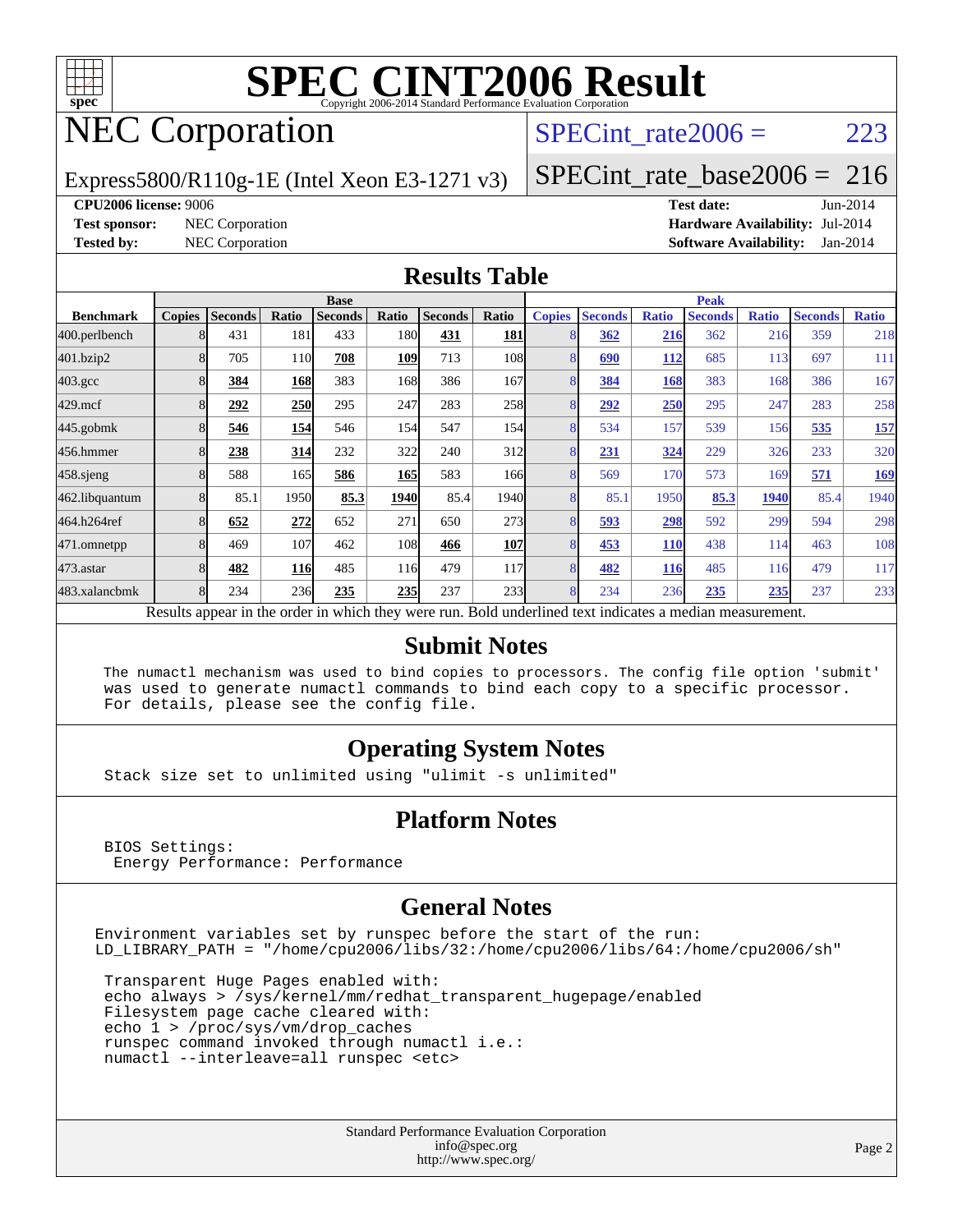

## **[SPEC CINT2006 Result](http://www.spec.org/auto/cpu2006/Docs/result-fields.html#SPECCINT2006Result)**

## NEC Corporation

SPECint rate $2006 = 223$ 

Express5800/R110g-1E (Intel Xeon E3-1271 v3)

#### **[CPU2006 license:](http://www.spec.org/auto/cpu2006/Docs/result-fields.html#CPU2006license)** 9006 **[Test date:](http://www.spec.org/auto/cpu2006/Docs/result-fields.html#Testdate)** Jun-2014

**[Test sponsor:](http://www.spec.org/auto/cpu2006/Docs/result-fields.html#Testsponsor)** NEC Corporation **[Hardware Availability:](http://www.spec.org/auto/cpu2006/Docs/result-fields.html#HardwareAvailability)** Jul-2014

[SPECint\\_rate\\_base2006 =](http://www.spec.org/auto/cpu2006/Docs/result-fields.html#SPECintratebase2006) 216

**[Tested by:](http://www.spec.org/auto/cpu2006/Docs/result-fields.html#Testedby)** NEC Corporation **[Software Availability:](http://www.spec.org/auto/cpu2006/Docs/result-fields.html#SoftwareAvailability)** Jan-2014

### **[Base Compiler Invocation](http://www.spec.org/auto/cpu2006/Docs/result-fields.html#BaseCompilerInvocation)**

[C benchmarks](http://www.spec.org/auto/cpu2006/Docs/result-fields.html#Cbenchmarks): [icc -m32](http://www.spec.org/cpu2006/results/res2014q3/cpu2006-20140805-30769.flags.html#user_CCbase_intel_icc_5ff4a39e364c98233615fdd38438c6f2)

[C++ benchmarks:](http://www.spec.org/auto/cpu2006/Docs/result-fields.html#CXXbenchmarks) [icpc -m32](http://www.spec.org/cpu2006/results/res2014q3/cpu2006-20140805-30769.flags.html#user_CXXbase_intel_icpc_4e5a5ef1a53fd332b3c49e69c3330699)

### **[Base Portability Flags](http://www.spec.org/auto/cpu2006/Docs/result-fields.html#BasePortabilityFlags)**

 400.perlbench: [-DSPEC\\_CPU\\_LINUX\\_IA32](http://www.spec.org/cpu2006/results/res2014q3/cpu2006-20140805-30769.flags.html#b400.perlbench_baseCPORTABILITY_DSPEC_CPU_LINUX_IA32) 462.libquantum: [-DSPEC\\_CPU\\_LINUX](http://www.spec.org/cpu2006/results/res2014q3/cpu2006-20140805-30769.flags.html#b462.libquantum_baseCPORTABILITY_DSPEC_CPU_LINUX) 483.xalancbmk: [-DSPEC\\_CPU\\_LINUX](http://www.spec.org/cpu2006/results/res2014q3/cpu2006-20140805-30769.flags.html#b483.xalancbmk_baseCXXPORTABILITY_DSPEC_CPU_LINUX)

### **[Base Optimization Flags](http://www.spec.org/auto/cpu2006/Docs/result-fields.html#BaseOptimizationFlags)**

[C benchmarks](http://www.spec.org/auto/cpu2006/Docs/result-fields.html#Cbenchmarks):

[-xCORE-AVX2](http://www.spec.org/cpu2006/results/res2014q3/cpu2006-20140805-30769.flags.html#user_CCbase_f-xAVX2_5f5fc0cbe2c9f62c816d3e45806c70d7) [-ipo](http://www.spec.org/cpu2006/results/res2014q3/cpu2006-20140805-30769.flags.html#user_CCbase_f-ipo) [-O3](http://www.spec.org/cpu2006/results/res2014q3/cpu2006-20140805-30769.flags.html#user_CCbase_f-O3) [-no-prec-div](http://www.spec.org/cpu2006/results/res2014q3/cpu2006-20140805-30769.flags.html#user_CCbase_f-no-prec-div) [-opt-prefetch](http://www.spec.org/cpu2006/results/res2014q3/cpu2006-20140805-30769.flags.html#user_CCbase_f-opt-prefetch) [-opt-mem-layout-trans=3](http://www.spec.org/cpu2006/results/res2014q3/cpu2006-20140805-30769.flags.html#user_CCbase_f-opt-mem-layout-trans_a7b82ad4bd7abf52556d4961a2ae94d5)

[C++ benchmarks:](http://www.spec.org/auto/cpu2006/Docs/result-fields.html#CXXbenchmarks)

[-xCORE-AVX2](http://www.spec.org/cpu2006/results/res2014q3/cpu2006-20140805-30769.flags.html#user_CXXbase_f-xAVX2_5f5fc0cbe2c9f62c816d3e45806c70d7) [-ipo](http://www.spec.org/cpu2006/results/res2014q3/cpu2006-20140805-30769.flags.html#user_CXXbase_f-ipo) [-O3](http://www.spec.org/cpu2006/results/res2014q3/cpu2006-20140805-30769.flags.html#user_CXXbase_f-O3) [-no-prec-div](http://www.spec.org/cpu2006/results/res2014q3/cpu2006-20140805-30769.flags.html#user_CXXbase_f-no-prec-div) [-opt-prefetch](http://www.spec.org/cpu2006/results/res2014q3/cpu2006-20140805-30769.flags.html#user_CXXbase_f-opt-prefetch) [-opt-mem-layout-trans=3](http://www.spec.org/cpu2006/results/res2014q3/cpu2006-20140805-30769.flags.html#user_CXXbase_f-opt-mem-layout-trans_a7b82ad4bd7abf52556d4961a2ae94d5) [-Wl,-z,muldefs](http://www.spec.org/cpu2006/results/res2014q3/cpu2006-20140805-30769.flags.html#user_CXXbase_link_force_multiple1_74079c344b956b9658436fd1b6dd3a8a) [-L/sh -lsmartheap](http://www.spec.org/cpu2006/results/res2014q3/cpu2006-20140805-30769.flags.html#user_CXXbase_SmartHeap_32f6c82aa1ed9c52345d30cf6e4a0499)

### **[Base Other Flags](http://www.spec.org/auto/cpu2006/Docs/result-fields.html#BaseOtherFlags)**

[C benchmarks](http://www.spec.org/auto/cpu2006/Docs/result-fields.html#Cbenchmarks):

403.gcc: [-Dalloca=\\_alloca](http://www.spec.org/cpu2006/results/res2014q3/cpu2006-20140805-30769.flags.html#b403.gcc_baseEXTRA_CFLAGS_Dalloca_be3056838c12de2578596ca5467af7f3)

### **[Peak Compiler Invocation](http://www.spec.org/auto/cpu2006/Docs/result-fields.html#PeakCompilerInvocation)**

[C benchmarks \(except as noted below\)](http://www.spec.org/auto/cpu2006/Docs/result-fields.html#Cbenchmarksexceptasnotedbelow): [icc -m32](http://www.spec.org/cpu2006/results/res2014q3/cpu2006-20140805-30769.flags.html#user_CCpeak_intel_icc_5ff4a39e364c98233615fdd38438c6f2)

400.perlbench: [icc -m64](http://www.spec.org/cpu2006/results/res2014q3/cpu2006-20140805-30769.flags.html#user_peakCCLD400_perlbench_intel_icc_64bit_bda6cc9af1fdbb0edc3795bac97ada53)

401.bzip2: [icc -m64](http://www.spec.org/cpu2006/results/res2014q3/cpu2006-20140805-30769.flags.html#user_peakCCLD401_bzip2_intel_icc_64bit_bda6cc9af1fdbb0edc3795bac97ada53)

456.hmmer: [icc -m64](http://www.spec.org/cpu2006/results/res2014q3/cpu2006-20140805-30769.flags.html#user_peakCCLD456_hmmer_intel_icc_64bit_bda6cc9af1fdbb0edc3795bac97ada53)

458.sjeng: [icc -m64](http://www.spec.org/cpu2006/results/res2014q3/cpu2006-20140805-30769.flags.html#user_peakCCLD458_sjeng_intel_icc_64bit_bda6cc9af1fdbb0edc3795bac97ada53)

Continued on next page

Standard Performance Evaluation Corporation [info@spec.org](mailto:info@spec.org) <http://www.spec.org/>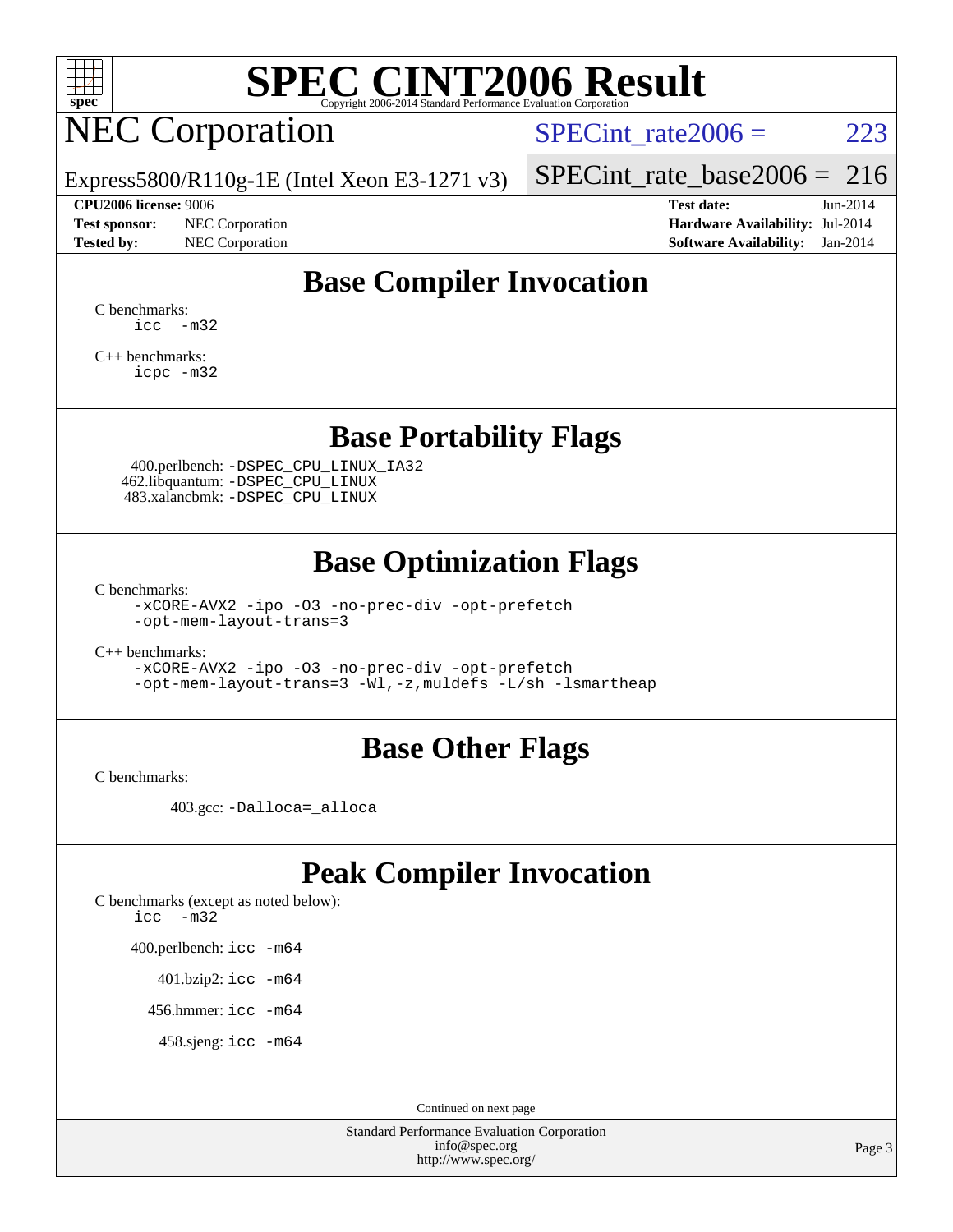